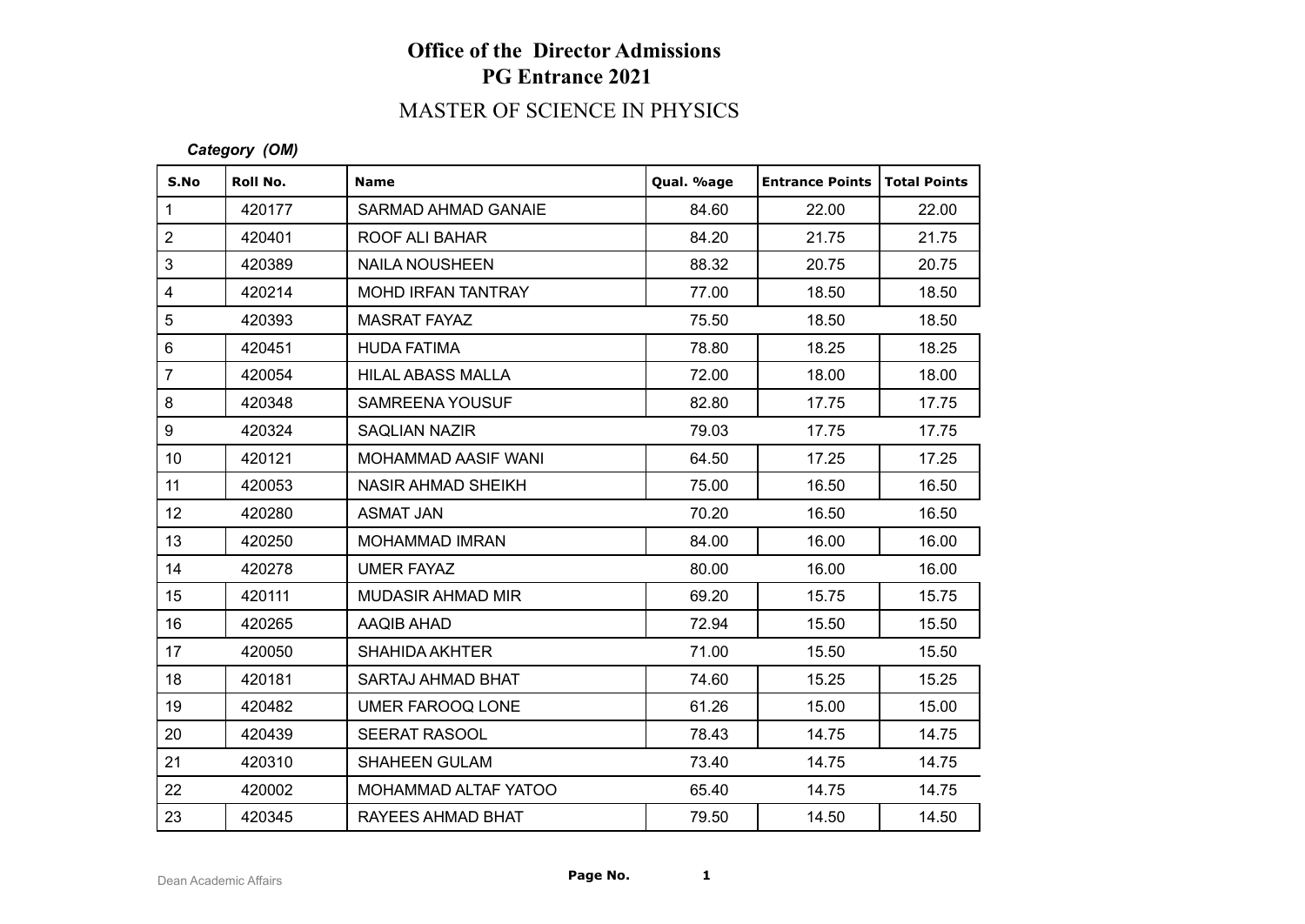# MASTER OF SCIENCE IN PHYSICS

#### *Category (OM)*

| S.No            | Roll No. | <b>Name</b>            | Qual. %age | <b>Entrance Points</b> | <b>Total Points</b> |
|-----------------|----------|------------------------|------------|------------------------|---------------------|
| 24              | 420076   | <b>MOHD UMER DAR</b>   | 66.38      | 14.50                  | 14.50               |
| 25              | 420188   | AAQIB MUSTAFA MALIK    | 72.68      | 14.00                  | 14.00               |
| 26              | 420371   | SAIMA RAZZAQ           | 70.10      | 14.00                  | 14.00               |
| 27              | 420141   | NAZIRAH ASHRAF SHAH    | 69.44      | 14.00                  | 14.00               |
| 28              | 420186   | RUKHSANA JAN           | 67.10      | 14.00                  | 14.00               |
| 29              | 420168   | <b>MYSRA JAN</b>       | 87.10      | 13.75                  | 13.75               |
| 30              | 420467   | AABID HUSSAIN BHAT     | 75.85      | 13.75                  | 13.75               |
| 31              | 420465   | MIR MUSSADIQ HUSSAIN   | 69.58      | 13.75                  | 13.75               |
| 32 <sup>°</sup> | 420478   | <b>SHAFIA BASHIR</b>   | 69.00      | 13.75                  | 13.75               |
| 33              | 420218   | <b>ZUBAIR AMIN MIR</b> | 66.80      | 13.75                  | 13.75               |
| 34              | 420070   | MUSHTAQ AHMAD WANI     | 66.40      | 13.75                  | 13.75               |
| 35              | 420270   | <b>SHEEMA HAMID</b>    | 65.50      | 13.75                  | 13.75               |
| 36              | 420424   | <b>MEHREEN AYUB</b>    | 74.60      | 13.50                  | 13.50               |

*Category (ST)*

| S.No | Roll No. | <b>Name</b>            | Qual. %age | Entrance Points   Total Points |      |
|------|----------|------------------------|------------|--------------------------------|------|
| 37   | 420418   | MOHAMMAD HASSANIAN MIR | 81.88      | 8.25                           | 8.25 |
| 38   | 420417   | <b>MOHD ALI</b>        | 68.06      | 8.25                           | 8.25 |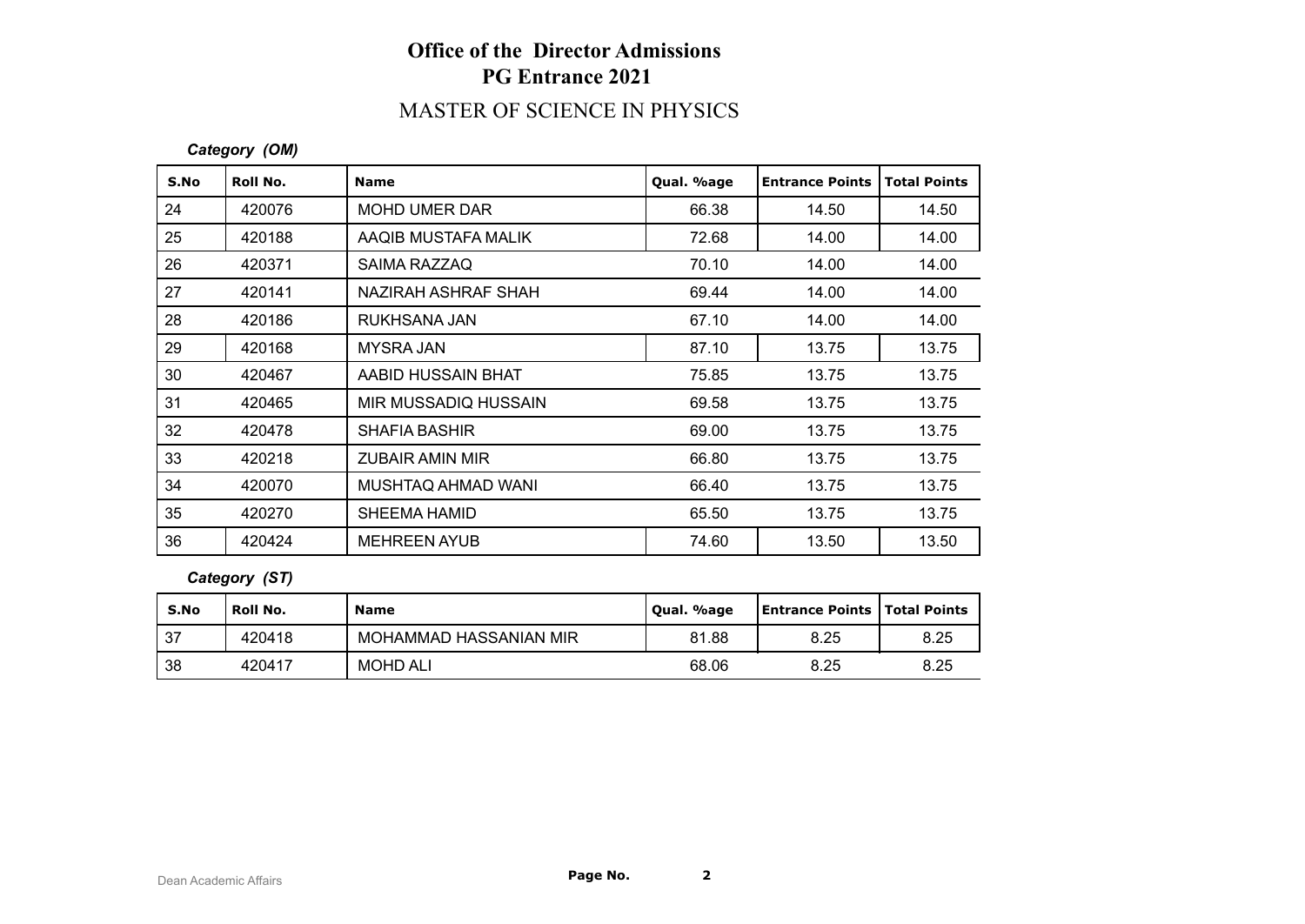### MASTER OF SCIENCE IN PHYSICS

### *Category (RBA)*

| S.No | Roll No. | <b>Name</b>            | Qual. %age | Entrance Points | Total Points |
|------|----------|------------------------|------------|-----------------|--------------|
| 39   | 420394   | BASHARAT AKBAR WANI    | 68.10      | 13.00           | 13.00        |
| 40   | 420241   | <b>MUBARAK GULL</b>    | 60.00      | 13.00           | 13.00        |
| 41   | 420461   | ISHFAQ MOHI UD DIN DAR | 75.20      | 12.50           | 12.50        |
| 42   | 420284   | MUBASHIR FAIZAN        | 75.57      | 12.00           | 12.00        |
| 43   | 420377   | MARGEENA ZAFFAR        | 73.70      | 12.00           | 12.00        |

*Category (WUP)*

| S.No | Roll No. | <b>Name</b>            | Qual. %age | <b>Entrance Points   Total Points</b> |             |
|------|----------|------------------------|------------|---------------------------------------|-------------|
| -44  | 420505   | <b>SHAJRAT SHOWKAT</b> | 71.30      | 12.75                                 | 12.75<br>10 |

*Category (CDP)*

| S.No | Roll No. | <b>Name</b>              | Qual. %age | Entrance Points   Total Points |      |
|------|----------|--------------------------|------------|--------------------------------|------|
| 45   | 420255   | <b>MAHJABEENA YOUSUF</b> | 75.40      | 5.50                           | 5.50 |

*Category (SPORTS)*

| S.No | Roll No. | <b>Name</b> | Qual. %age | <b>Entrance Points   Total Points</b> |      |
|------|----------|-------------|------------|---------------------------------------|------|
| 46   | 420044   | SAYIMA AHAD | 65.50      | 9.00                                  | 9.00 |

*Category (NCC)*

| S.No                     | Roll No. | <b>Name</b>        | . %age<br>Oual. | <b>Entrance Points   Total Points</b> |      |
|--------------------------|----------|--------------------|-----------------|---------------------------------------|------|
| $\overline{\phantom{a}}$ | 420289   | RAJA FAIZAN FAROOQ | 74.40           | 7.25                                  | 7.25 |

*Category (PHC)*

| S.No | Roll No. | <b>Name</b>             | Qual. %age | <b>Entrance Points   Total Points</b> |      |
|------|----------|-------------------------|------------|---------------------------------------|------|
| 48   | 420470   | <b>GULBA DIN MAPNOO</b> | 52.75      | 8.25                                  | 8.25 |